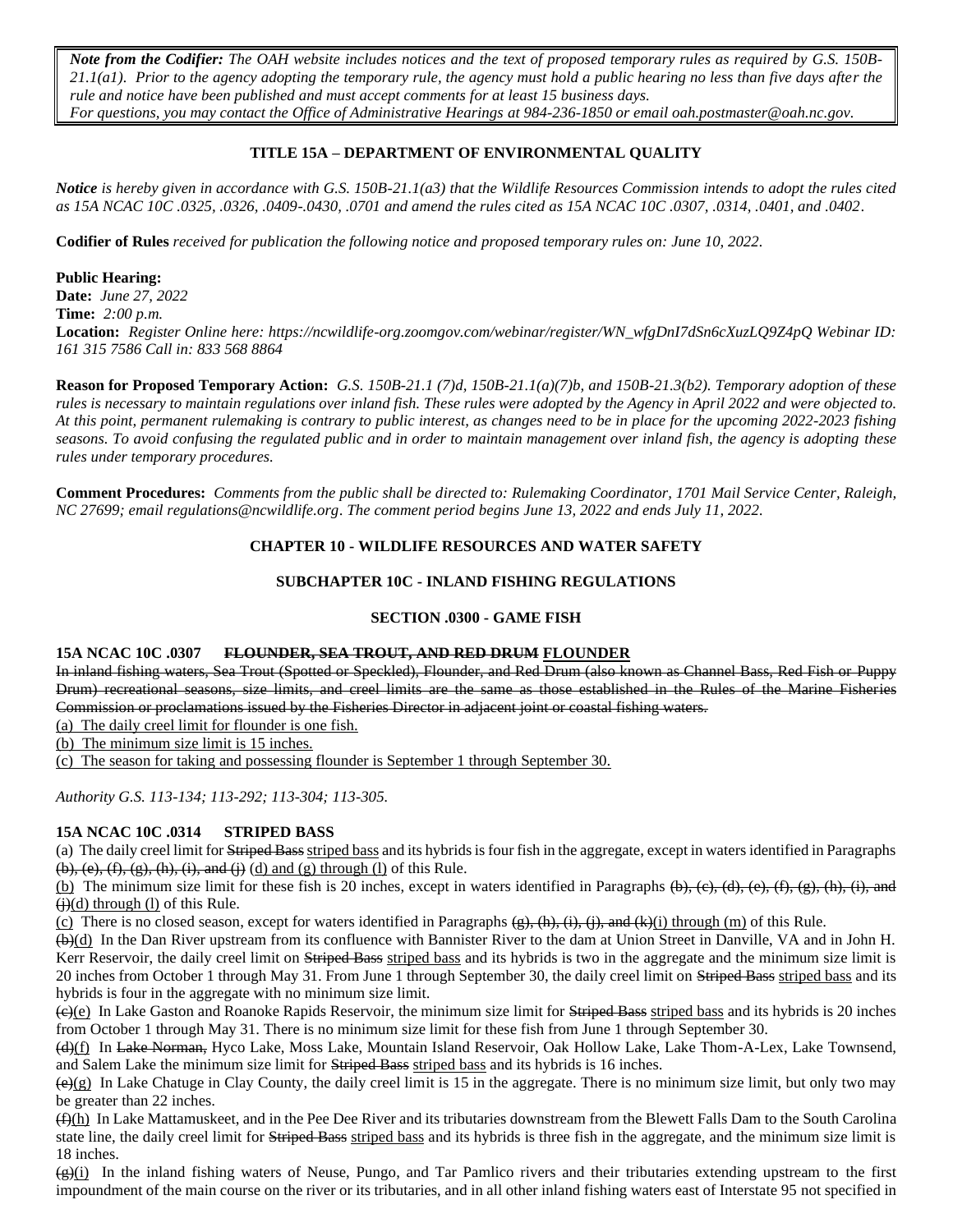Paragraphs  $(f)$ , (h) $(i)$ , and  $(i)$  and (i) through (l) of this Rule, the daily creel limit for Striped Bass striped bass and its hybrids is two fish in the aggregate. The minimum size limit is 26 inches. In these waters, the season for taking and possessing Striped Bass striped bass is closed from May 1 through September 30.

 $(h)(j)$  In the inland fishing waters of the Cape Fear River and its tributaries downstream of Buckhorn Dam and in the ponds associated with Martin Marietta Park in Craven County, the season for taking and possessing Striped Bass striped bass is closed year-round.

 $\left(\frac{1}{k}\right)$  In the inland and joint fishing waters of the Roanoke River Striped Bass Management Area, as established in 15A NCAC 03R .0201 and identified in 15A NCAC 10C .011 which includes the Roanoke, Cashie, Middle, and Eastmost rivers and their tributaries, the open season for taking and possessing Striped Bass striped bass and its hybrids is March 1 through April 30 from the joint-coastal fishing waters boundary at Albemarle Sound upstream to Roanoke Rapids Lake dam. During the open season, the daily creel limit for Striped Bass striped bass and its hybrids is two one fish in the aggregate, and the minimum size limit is 18 inches. No fish between 22 inches and 27 inches in length shall be possessed in the daily creel limit. Only one fish larger than 27 inches may be possessed in the daily creel limit.

(i)(I) In designated inland and joint fishing waters of Roanoke Sound, Croatan Sound, Albemarle Sound, Chowan River, Currituck Sound, Alligator River, Scuppernong River, and their tributaries (excluding the Roanoke River and Cashie River and their tributaries), the Striped Bass striped bass fishing season, size limits, and creel limits are the same as those established by rules or proclamations of the Marine Fisheries Commission in adjacent joint or coastal fishing waters.

 $(k)(m)$  In accordance with G.S. 113-292, the Executive Director may, by proclamation, suspend, suspend or extend the hook-and-line season for Striped Bass striped bass in the inland and joint waters of coastal rivers and their tributaries. It is unlawful to violate the provisions of any proclamation issued under this authority.

*Authority G.S. 113-134; 113-292; 113-304; 113-305.*

## **15A NCAC 10C .0325 SEA TROUT**

(a) The daily creel limit for sea trout (spotted or speckled) is four fish. (b) The minimum size limit is 14 inches.

(c) There is no closed season.

*Authority G.S. 113-134; 113-292; 113-304; 113-305.*

# **15A NCAC 10C .0326 RED DRUM**

(a) The daily creel limit for red drum (also known as channel bass, red fish or puppy drum) is one fish.

(b) The minimum size limit is 18 inches and no fish over 27 inches may be possessed in the daily creel limit.

(c) There is no closed season.

*Authority G.S. 113-134; 113-292; 113-304; 113-305.*

#### **SECTION .0400 – JURISDICTION OF AGENCIES: CLASSIFICATION OF WATERS**

#### **15A NCAC 10C .0401 MANNER OF TAKING NONGAME FISHES**

(a) Except as permitted by the rules in this Section, it is unlawful no person shall to take nongame fishes from the inland fishing waters of North Carolina in any manner other than with hook and line, grabbling, or special device with a special device fishing license, license, or inland fishing license.

(b) Nongame fishes may be taken from inland fishing waters by hook and line, grabbling, or special device with a special device fishing license at any time without restriction as to size limits or creel limits, except as designated specified in this Rule. Section.

(c) Special devices may only be used to take nongame fishes with a special device fishing license shall only be used in those counties and waters with open season designated in Rule .0407 of this Section. 15A NCAC 10C .0407.

(d) Archery equipment may used with either a hunting license or inland fishing license may only be used to take nongame fishes yearround in all inland fishing waters, except:

- (1) for the take of catfish on in the Pee Dee River downstream of Blewett Falls Dam to the South Carolina state line and in all tributaries. tributaries, where only catfish can be taken;
- (2) in impounded waters located on the Sandhills Game Land; and
- (3) in public mountain trout waters.

(e) Set hooks, jug hooks, and trotlines may be used to take nongame fishes as designated in 15A NCAC 10C .0206.

(f) The season for taking nongame fishes by hook and line in designated public mountain trout waters is the same as the trout fishing season. Trout seasons are designated in 15A NCAC 10C .0316.

(g) Freshwater mussels, including the Asiatic clam (Corbicula fluminea), may be taken only from impounded waters, except mussels shall not be taken in:

- (1) Lake Waccamaw in Columbus County; and
- (2) University Lake in Orange County.

The daily possession limit for freshwater mussels is 200 in the aggregate, except there is no daily possession limit for the Asiatic clam (Corbicula fluminea).

(h) Blue crabs shall have a minimum carapace width of five inches (point to point) and it is unlawful to possess more than 50 crabs per person per day or to exceed 100 crabs per vessel per day.

(i) While boating on or fishing in the following inland fishing waters, no person shall take river herring (alewife and blueback herring) that are greater than six inches in length, or possess such herring regardless of origin in: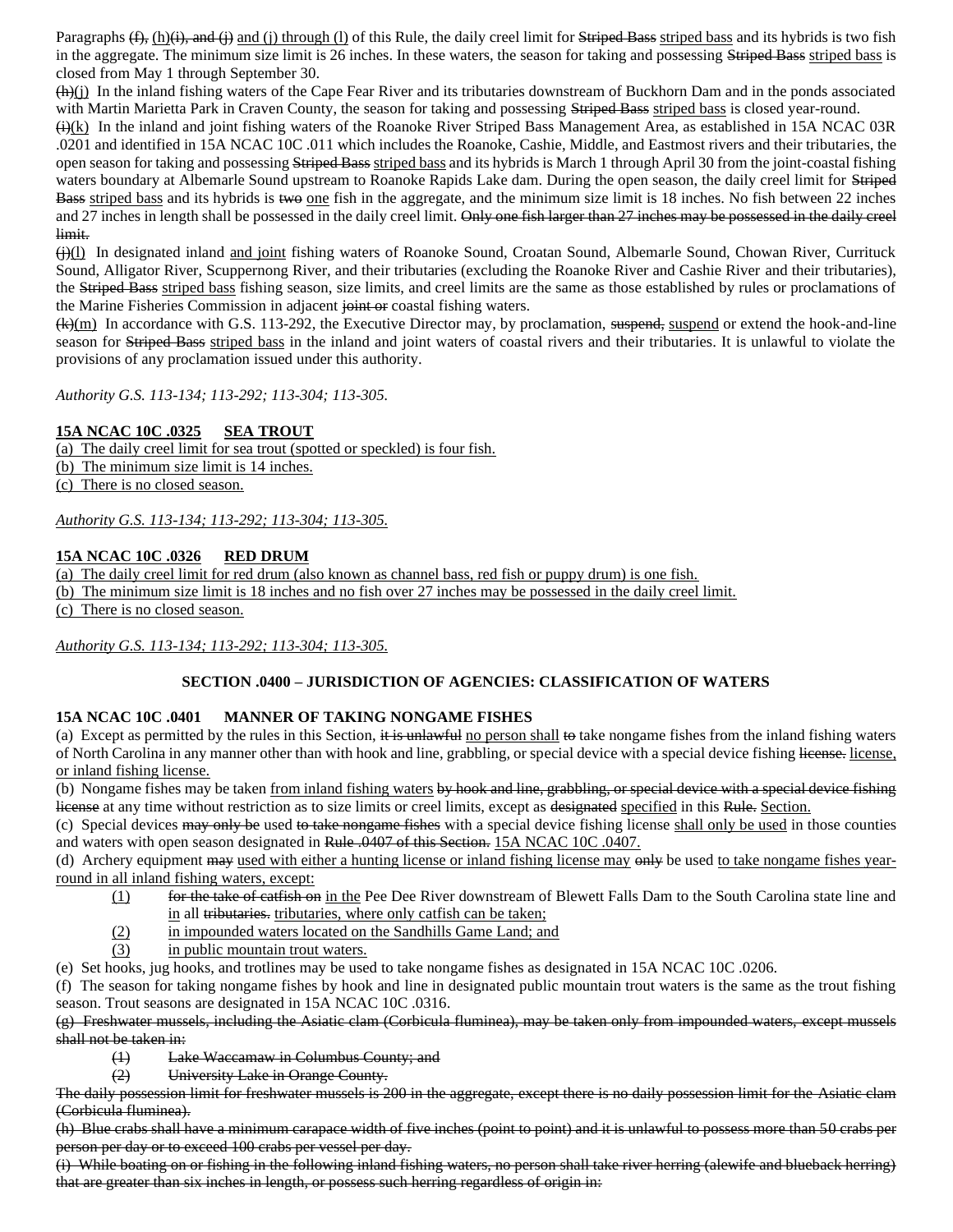- (1) Roanoke River downstream of Roanoke Rapids Dam;
- (2) Tar River downstream of Rocky Mount Mill Dam;
- (3) Neuse River downstream of Falls Lake Dam;
- (4) Cape Fear River downstream of Buckhorn Dam;
- (5) Pee Dee River downstream of Blewett Falls Dam;
- (6) Lumber River, including Drowning Creek;
- (7) all the tributaries to the rivers listed above; and
- (8) all other inland fishing waters east of I-95.

(j) In waters that are stocked and managed for catfish and located on game lands, on Commission-owned property, or on the property of a cooperator, including waters within the Community Fishing Program, it is unlawful to take channel or blue catfish by means other than hook and line; the daily creel limit for channel catfish is seven. Waters where this creel limit applies shall be posted on-site with signs indicating the creel limit.

(k) The daily creel limit for blue catfish greater than 32 inches is one fish in the following waters:

- (1) Lake Norman;
- (2) Mountain Island Lake;
- (3) Lake Wylie;
- (4) Badin Lake;
- (5) Lake Tillery;
- (6) John H. Kerr Reservoir (North Carolina portion);
- (7) Dan River (Downstream of the Union Street Dam in Danville, VA);
- (8) Lake Gaston (North Carolina portion); and
- (9) Roanoke Rapids Reservoir.

(l) The daily creel limit is five catfish in aggregate on the Pee Dee River downstream of Blewett Falls Dam to the South Carolina state line and all tributaries.

(m) The daily creel limit for American eels taken from or possessed, regardless or origin, while boating on or fishing in inland fishing waters is 25, and the minimum size limit is 9 inches. Eels greater than 9 inches in length and with a minimum body depth greater than ½ inch may be cut for use as bait.

(n) Grass carp shall not be taken or possessed on Lake James, Lookout Shoals Lake, Mountain Island Reservoir, and Lake Wylie, except that one fish per day may be taken with archery equipment.

(o) Grass carp shall not be taken or possessed on Lake Norman and the North Carolina portion of John H. Kerr Reservoir, except for scientific study by permit issued by the Wildlife Resources Commission.

(p) In inland fishing waters, gray trout (weakfish) recreational seasons, size limits, and creel limits are the same as those established by Marine Fisheries Commission rule or proclamations issued by the Fisheries Director in adjacent joint or coastal fishing waters.

(q) No person while fishing shall remove the head or tail or otherwise change the appearance of any nongame fish specified in Paragraphs (h), (i), (k), (m), and (p) of this Rule having a size limit so as to render it impractical to measure its total original length, except as provided in Paragraph (m) of this Rule. No person while fishing shall change the appearance of any nongame fish specified in Paragraphs (g), (h), (j), (k), (l), (m), (n), (o), and (p) of this Rule having a daily creel limit so as to obscure its identification or render it impractical to count the number of fish in possession, except as provided in Paragraph (m) of this Rule.

 $(r)(g)$  Nongame fishes taken by hook and line, grabbling, or by special device with a special device fishing license may be sold, sold unless otherwise specified in this Section. with the following exceptions:

- (1) alewife and blueback herring, excluding those less than six inches in length collected from Kerr Reservoir (Granville, Vance, and Warren counties);
- (2) blue crab; and
- $(3)$  bowfin.

(s) Margined madtom and tadpole madtom shall not be taken or possessed from inland fishing waters.

*Authority G.S. 113-134; 113-272; 113-292.*

#### **15A NCAC 10C .0402 TAKING NONGAME FISHES BY SPECIAL DEVICE FOR BAIT OR PERSONAL CONSUMPTION**

(a) The use of equipment specified in this Rule requires a valid license that provides basic inland fishing privileges.

 $(a)(b)$  It is unlawful to take nongame fish for bait or personal consumption in the inland waters of North Carolina using equipment other than:

- (1) a net of dip net design not greater than six feet across;
- (2) a seine of not greater than 12 feet in length (except in Lake Waccamaw in Columbus County where there is no length limitation) and with a bar mesh measure of not more than one-fourth inch;
- (3) a cast net;
- (4) a bow net for the seasons and waters in which the use of bow nets is authorized in 15A NCAC 10C .0407;
- (5) a dip net when used in conjunction with a licensed hand-crank electrofisher;
- (6) a gig (except in Public Mountain Trout Waters);
- (7) up to three traps for the seasons and waters in which the use of traps is authorized in 15A NCAC 10C .0407;
- (8) up to two eel pots;
- (9) a spear gun for the seasons and waters in which the use of a spear gun is authorized in 15A NCAC 10C .0407;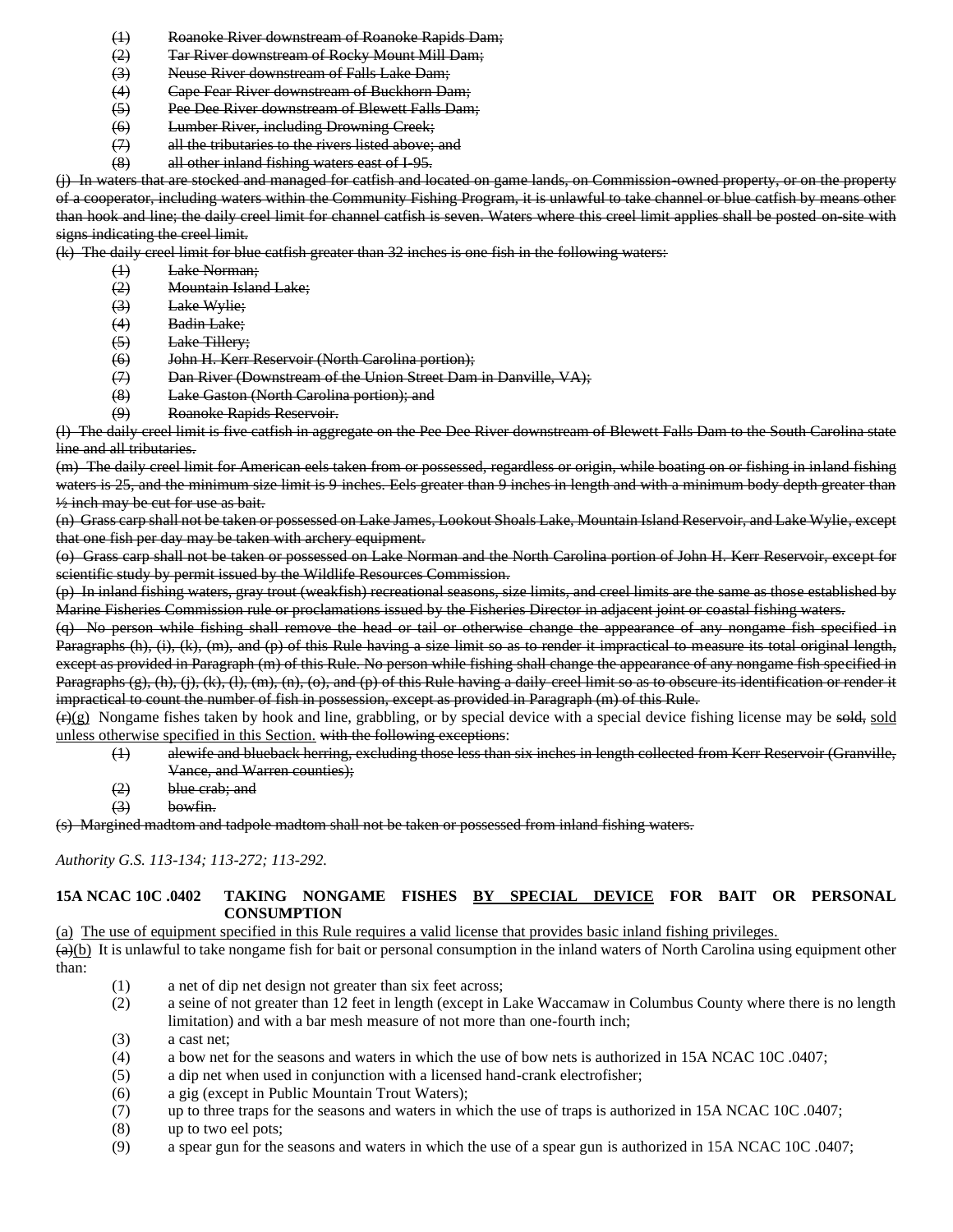- (10) minnow traps not exceeding 12 inches in diameter and 24 inches in length, with funnel openings not exceeding one inch in diameter, from which all fish and animals are removed daily, and that are labeled with the user's Wildlife Resources Commission customer number or name and address;
- (11) a hand-held line with a single bait attached;
- (12) a single, multiple-bait line for taking crabs not to exceed 100 feet in length, marked on each end with a solid float no less than five inches in diameter, bearing legible and indelible identification of the user's name and address, and under the immediate control and attendance of the person using the device, with a limit of one line per person and no more than one line per vessel; or
- (13) a collapsible crab trap with the largest open dimension not greater than 18 inches and that by design is collapsed at all times when in the water, except when it is being retrieved or lowered to the bottom, with a limit of one trap per person.

(b) The use of equipment under this Rule requires a valid license that provides basic inland fishing privileges.

(c) It is unlawful to sell nongame fishes or aquatic animals taken under this Rule.

(d) Game fishes taken shall be returned unharmed to the water, except for the following: white perch may be taken when captured in a cast net being used to collect nongame fishes for bait or personal consumption in all impounded waters west of I-95 and in the Tar River Reservoir (Nash County).

- (1) American and hickory shad may be taken when captured with dip nets and bow nets from March 1 through April 30 subject to the size and creel limits specified in 15A NCAC 10C .0313.
- (2) white perch may be taken when captured in a cast net being used to collect nongame fishes for bait or personal consumption in all impounded waters west of I-95 and in the Tar River Reservoir (Nash County) subject to the size and creel limits specified in 15A NCAC 10C .0319.

(e) No person shall take or possess during one day more than 200 nongame fish, in aggregate, for bait or personal consumption subject to the consumption, accounting for species specific size and creel limits identified in 15A NCAC 10C .0401. Section .0400 of this Subchapter.

(f) Any fishes taken for bait purposes are included within the daily possession limit for that species.

(g) It is unlawful to take nongame fish for bait from the following waters:

- (1) Public Mountain Trout Waters (except in impounded waters of power reservoirs and municipally-owned water supply reservoirs);
- (2) Bear Creek in Chatham County;
- (3) Deep River in Chatham, Lee, and Moore counties and downstream of Coleridge Dam in Randolph County;
- (4) Fork Creek in Randolph County; and
- (5) Rocky River in Chatham County.

(i) No person while fishing shall remove the head or tail or otherwise change the appearance of any nongame fish having a size limit identified in 15A NCAC 10C .0401 so as to render it impractical to measure its total original length, except as provided in 15A NCAC 10C .0401(m). No person while fishing shall change the appearance of any nongame fish having a daily creel limit identified in 15A NCAC 10C .0401 so as to obscure its identification or render it impractical to count the number of fish in possession, except as provided in 15A NCAC 10C .0401(m).

*Authority G.S. 113-134; 113-272; 113-272.3; 113-292.*

#### **15A NCAC 10C .0409 TAKING AND POSSESSION OF NONGAME FISHES**

(a) Individuals shall only take up to the daily creel limit of those species of nongame fish having a specified creel limit. (b) Individuals shall only possess, on those waters being fished:

- (1) the specified daily creel limit for the species;
- (2) fish conforming to the size limit of the species; and
- (3) the daily creel limit while fishing or afield.

(c) Individuals shall only possess up to three days creel limit at any place.

(d) No person, while fishing or afield, shall:

- (1) remove the head or tail or otherwise change the appearance of any nongame fish specified in Section .0400 as having a size limit, so as to render it impractical to measure its total original length, except as provided in 15A NCAC 10C .0410.
- (2) change the appearance of any nongame fish that has a species-specific daily creel limit in Section .0400, as to obscure its identification or render it impractical to count the number of fish in possession, except for American Eel as provided in 15A NCAC 10C .0410.

*Authority G.S. 113-134; 113-292.*

## **15A NCAC 10C .0410 AMERICAN EEL**

(a) The daily creel limit for American eels taken from or possessed, regardless or origin, while boating on or fishing in inland fishing waters is 25.

(b) The minimum size limit is nine inches.

(c) There is no closed season.

(d) Eels greater than nine inches in length and with a minimum body depth greater than ½ inch may be cut for use as bait.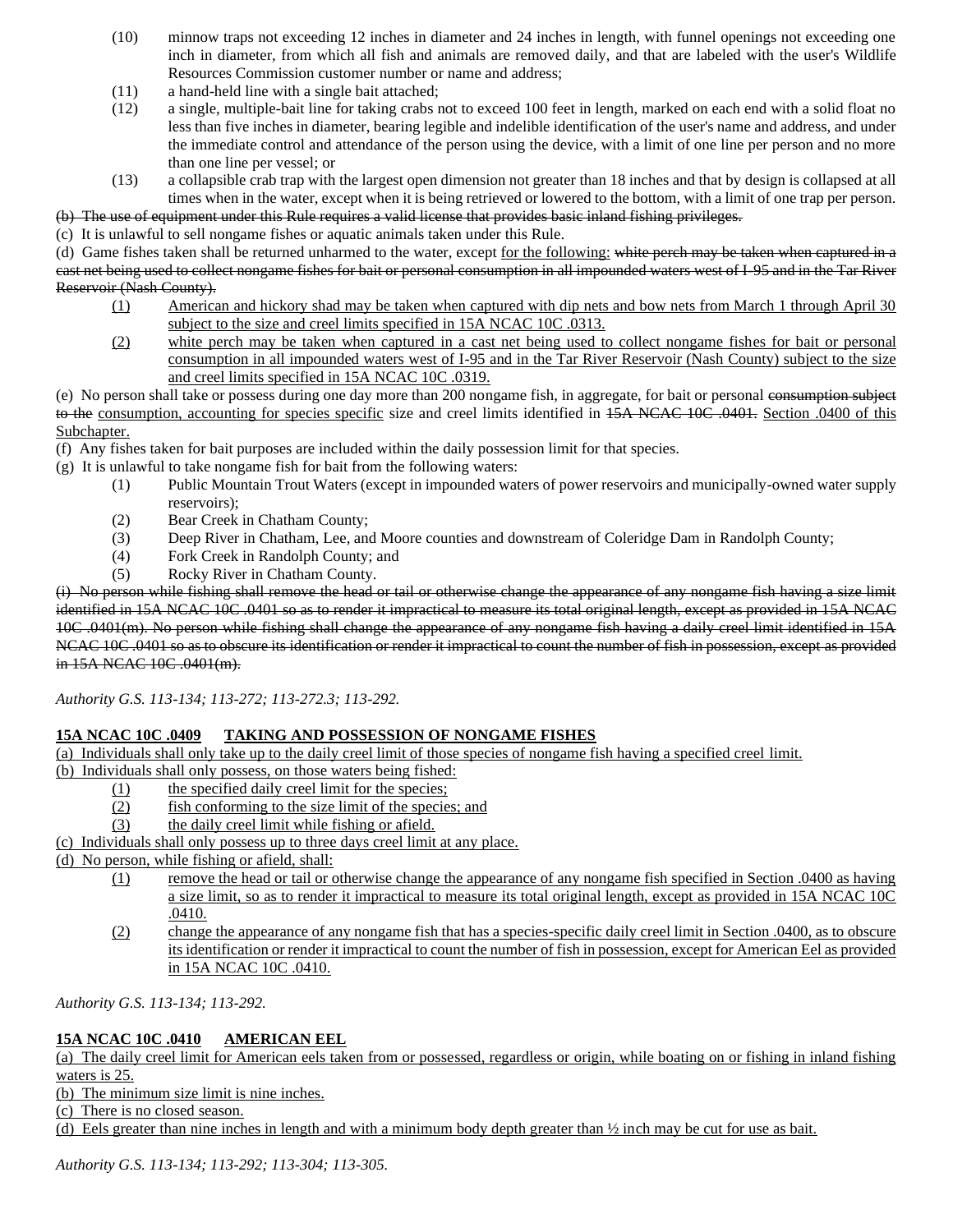# **15A NCAC 10C .0411 ATLANTIC CROAKER**

(a) The daily creel limit for Atlantic croaker is 50 fish. (b) There is no minimum size limit. (c) There is no closed season.

(d) Atlantic croaker shall not be sold.

*Authority G.S. 113-134; 113-292; 113-304; 113-305.*

## **15A NCAC 10C .0412 BLACK DRUM**

(a) The daily creel limit for black drum is 10 fish.

(b) The minimum size limit is 14 inches and no fish over 25 inches may be possessed in the daily creel limit.

(c) There is no closed season.

(d) Black drum shall not be sold.

*Authority G.S. 113-134; 113-292; 113-304; 113-305.*

#### **15A NCAC 10C .0413 BLUE CRAB**

(a) Blue crabs shall have a minimum carapace width of five inches (point to point).

(b) It is unlawful to possess more than 50 crabs per person per day, or to exceed 100 crabs per vessel per day.

(c) There is no closed season.

(d) Blue crabs shall not be sold.

*Authority G.S. 113-134; 113-292; 113-304; 113-305.*

## **15A NCAC 10C .0414 BLUEFISH**

(a) The daily creel limit for bluefish is three. (b) There is no size limit. (c) There is no closed season. (d) Bluefish shall not be sold.

*Authority G.S. 113-134; 113-292; 113-304; 113-305.*

## **15A NCAC 10C .0415 BOWFIN**

(a) There is no daily creel limit for bowfin. (b) There is no minimum size limit.

(c) There is no closed season.

(d) Bowfin shall not be sold.

*Authority G.S. 113-134; 113-292; 113-304; 113-305.*

#### **15A NCAC 10C .0416 BLUE CATFISH, CHANNEL CATFISH, AND FLATHEAD CATFISH**

(a) There is no daily creel limit for blue, channel, and flathead catfish, except for waters identified in Paragraphs (e), (f), and (g) of this Rule.

(b) There is no minimum size limit.

(c) There is no closed season.

(d) In waters that are stocked and managed for catfish and located on game lands, on Commission-owned property, or on the property of a cooperator, including waters within the Community Fishing Program, no person shall take channel or blue catfish by means other than hook and line.

(e) In waters that are stocked and managed for catfish and located on game lands, on Commission-owned property, or on the property of a cooperator, including waters within the Community Fishing Program, the daily creel limit for channel catfish is seven on waters posted with signs indicating the creel limit.

(f) The daily creel limit for blue catfish greater than 32 inches is one fish in the following waters:

- (1) Lake Norman;
- (2) Mountain Island Lake;
- (3) Lake Wylie;
- (4) Badin Lake;
- (5) Lake Tillery;
- (6) John H. Kerr Reservoir (North Carolina portion);
- (7) Dan River (Downstream of the Union Street Dam in Danville, VA);
- (8) Lake Gaston (North Carolina portion); and
- (9) Roanoke Rapids Reservoir.

(g) The daily creel limit is five catfish in aggregate on the Pee Dee River downstream of Blewett Falls Dam to the South Carolina state line and all tributaries.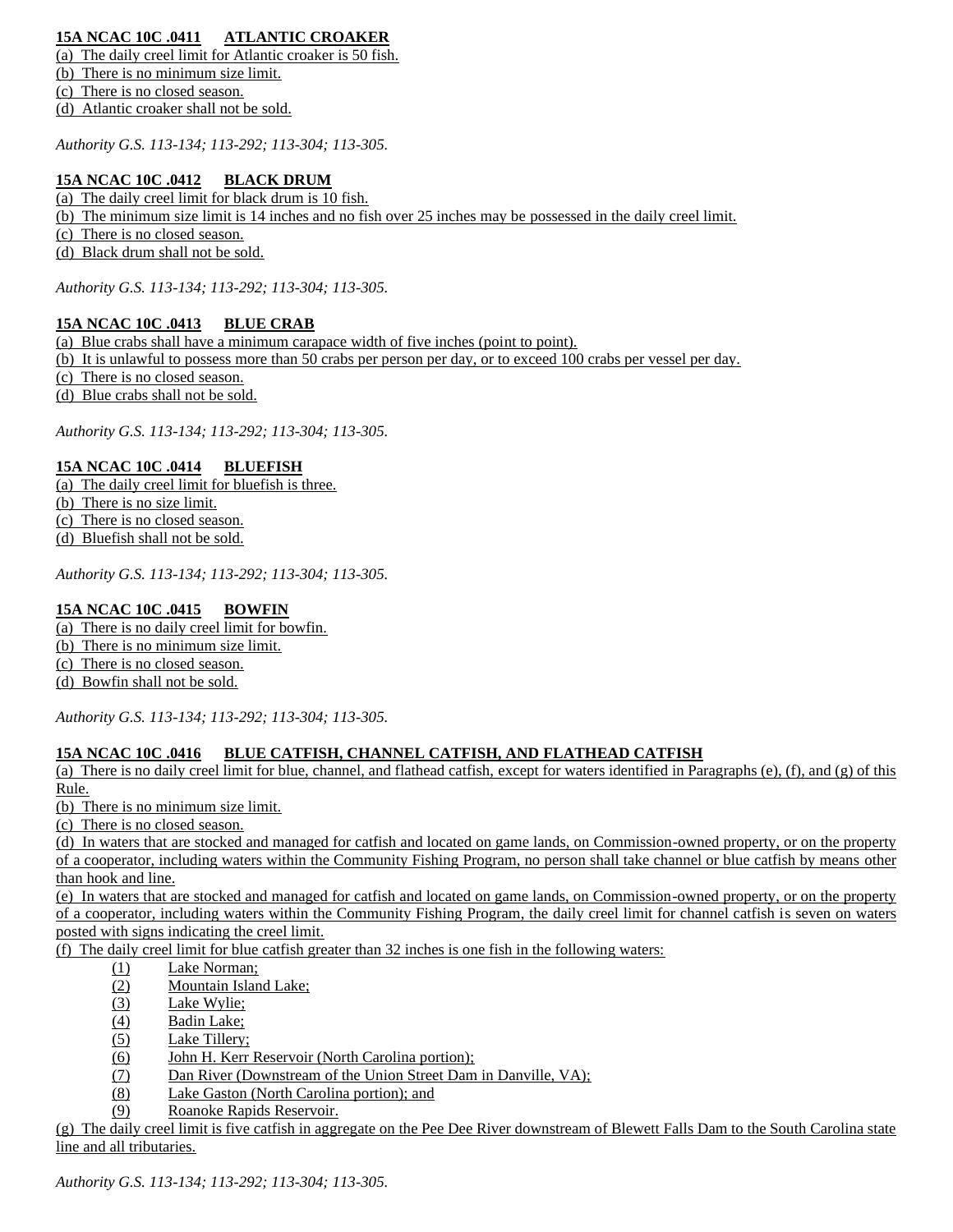# **15A NCAC 10C .0417 COBIA**

(a) The daily creel limit for cobia is one fish.

(b) The minimum size limit is 36 inches.

(c) The season for taking and possessing cobia is May 1 to December 31.

(d) Cobia shall not be sold.

*Authority G.S. 113-134; 113-292; 113-304; 113-305.*

# **15A NCAC 10C .0418 FRESHWATER MUSSELS**

(a) Freshwater mussels, including the Asiatic clam (Corbicula fluminea), may only be taken from impounded waters, except mussels shall not be taken in:

(1) Lake Waccamaw in Columbus County; and

(2) University Lake in Orange County.

(b) The daily possession limit for freshwater mussels is 200 in the aggregate, except there is no daily possession limit for the Asiatic clam (Corbicula fluminea).

(c) There is no minimum size limit.

(d) There is no closed season.

*Authority G.S. 113-134; 113-292; 113-304; 113-305.*

## **15A NCAC 10C .0419 GRASS CARP**

(a) There is no daily creel limit for grass carp, except for waters identified in Paragraphs (d) and (e) of this Rule.

(b) There is no minimum size limit.

(c) There is no closed season.

(d) Grass carp shall not be taken or possessed except that one fish per day may be taken with archery equipment on the following waters:

- (1) Lake James;
	- (2) Lookout Shoals Lake;
	- (3) Mountain Island Reservoir; and
	- (4) Lake Wylie.

(e) Grass carp shall not be taken or possessed except for scientific study by permit issued by the Wildlife Resources Commission on the following waters:

- (1) Lake Gaston (S.L. 2009-261);
	- (2) Roanoke Rapids Reservoir (S.L. 2009-261);
	- (3) Lake Norman; and
	- (4) the North Carolina portion of John H. Kerr Reservoir.

*Authority G.S. 113-134; 113-292; 113-304; 113-305.*

## **15A NCAC 10C .0420 KING MACKEREL**

- (a) The daily creel limit for king mackerel is three fish.
- (b) The minimum size limit is 24 inches.
- (c) There is no closed season.
- (d) King mackerel shall not be sold.

*Authority G.S. 113-134; 113-292; 113-304; 113-305.*

# **15A NCAC 10C .0421 MARGINED MADTOM AND TADPOLE MADTOM**

Margined madtom and tadpole madtom shall not be taken or possessed.

*Authority G.S. 113-134; 113-292; 113-304; 113-305.*

# **15A NCAC 10C .0422 STRIPED MULLET AND WHITE MULLET**

(a) The daily creel limit for striped mullet and white mullet is 200 fish in aggregate.

(b) There is no minimum size limit.

(c) There is no closed season.

*Authority G.S. 113-134; 113-292; 113-304; 113-305.*

# **15A NCAC 10C .0423 ALEWIFE AND BLUEBACK HERRING**

(a) There is no daily creel limit for alewife or blueback herring (river herring), except for waters identified in Paragraph (e) of this Rule. (b) There is no minimum size limit, except for waters identified in Paragraph (d) of this Rule.

(c) There is no closed season.

(d) While boating on or fishing in the following inland fishing waters, no person shall take alewife and blueback herring that are greater than six inches in length, or possess such herring regardless of origin in: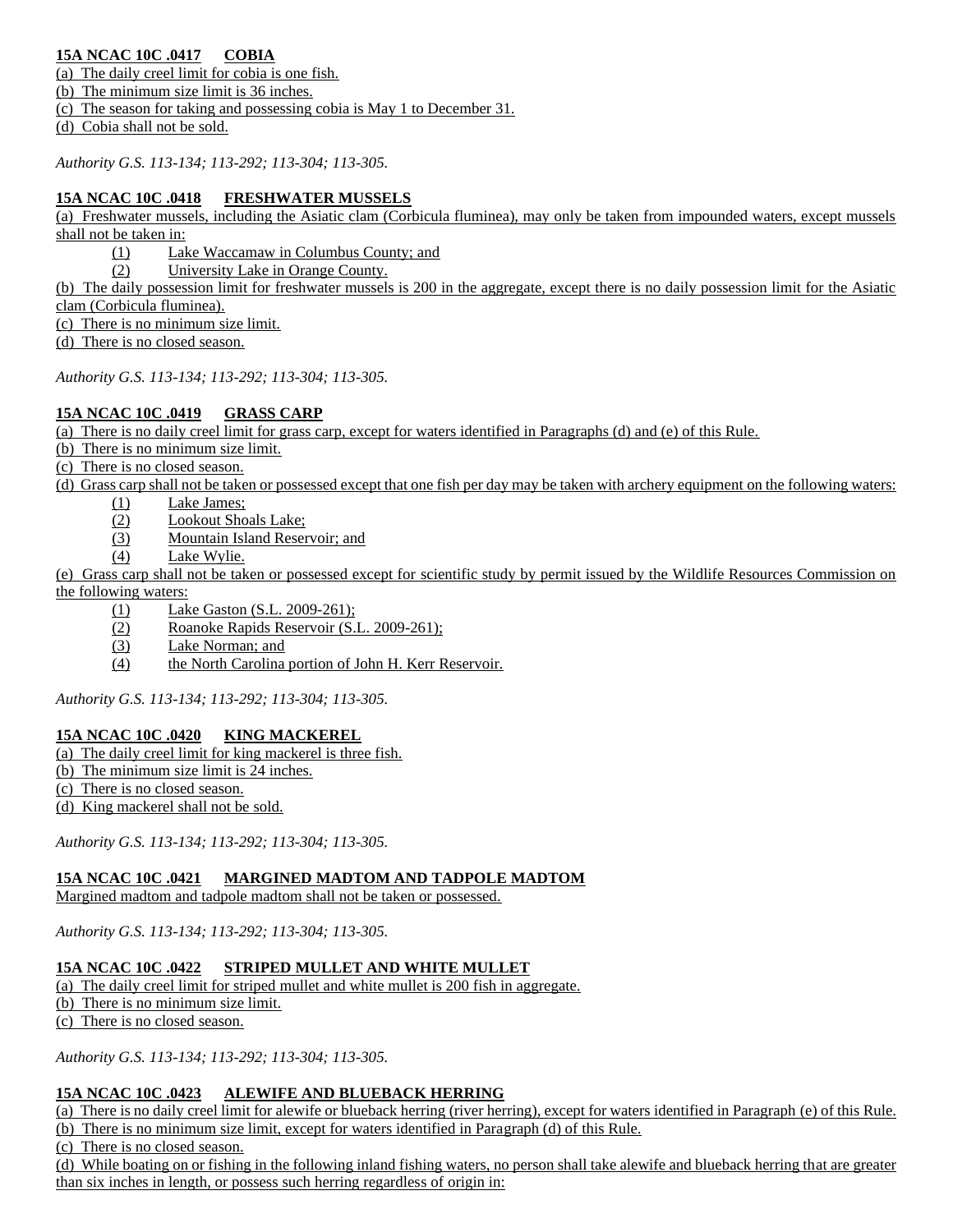- (1) Roanoke River downstream of Roanoke Rapids Dam;
- (2) Tar River downstream of Rocky Mount Mill Dam;
- (3) Neuse River downstream of Falls Lake Dam;
- (4) Cape Fear River downstream of Buckhorn Dam;
- (5) Pee Dee River downstream of Blewett Falls Dam;
- (6) Lumber River, including Drowning Creek;
- (7) all the tributaries to the rivers listed above; and
- (8) all other inland fishing waters east of I-95.

(e) It shall be unlawful to transport, possess, or release live alewife or blueback herring, in the waters of the Little Tennessee River in and upstream of Lake Santeetlah and Cedar Cliff Lake, including all the tributaries and impoundments thereof, and on adjacent shorelines, docks, access ramps, and bridge crossings.

(f) Alewife and blueback herring, excluding those less than six inches in length collected from Kerr Reservoir (Granville, Vance, and Warren counties), may not be sold.

*Authority G.S. 113-134; 113-292; 113-304; 113-305.*

## **15A NCAC 10C .0424 SHARKS**

Sharks shall not be taken or possessed.

*Authority G.S. 113-134; 113-292; 113-304; 113-305.*

## **15A NCAC 10C .0425 SHEEPSHEAD**

(a) The daily creel limit for sheepshead is 10 fish. (b) The minimum size limit is 10 inches.

(c) There is no closed season.

(d) Sheepshead shall not be sold.

*Authority G.S. 113-134; 113-292; 113-304; 113-305.*

## **15A NCAC 10C .0426 SPANISH MACKEREL**

(a) The daily creel limit for Spanish mackerel is 15 fish.

(b) The minimum size limit is 12 inches.

(c) There is no closed season.

(d) Spanish mackerel shall not be sold.

*Authority G.S. 113-134; 113-292; 113-304; 113-305.*

## **15A NCAC 10C .0427 SPOT**

(a) The daily creel limit for spot is 50 fish. (b) There is no minimum size limit. (c) There is no closed season. (d) Spot shall not be sold.

*Authority G.S. 113-134; 113-292; 113-304; 113-305.*

## **15A NCAC 10C .0428 TARPON**

Tarpon shall not be taken or possessed.

*Authority G.S. 113-134; 113-292; 113-304; 113-305.*

## **15A NCAC 10C .0429 WEAKFISH (GRAY TROUT)**

(a) The daily creel limit for weakfish (gray trout) is one fish. (b) The minimum size limit is 12 inches. (c) There is no closed season. (d) Weakfish shall not be sold.

*Authority G.S. 113-134; 113-292; 113-304; 113-305.*

#### **15A NCAC 10C .0430 OTHER FISHES**

(a) For any nongame fish species not specifically listed in this Section, there is no daily creel limit. (b) There is no size limit.

(c) There is no closed season.

*Authority G.S. 113-134; 113-292; 113-304; 113-305.*